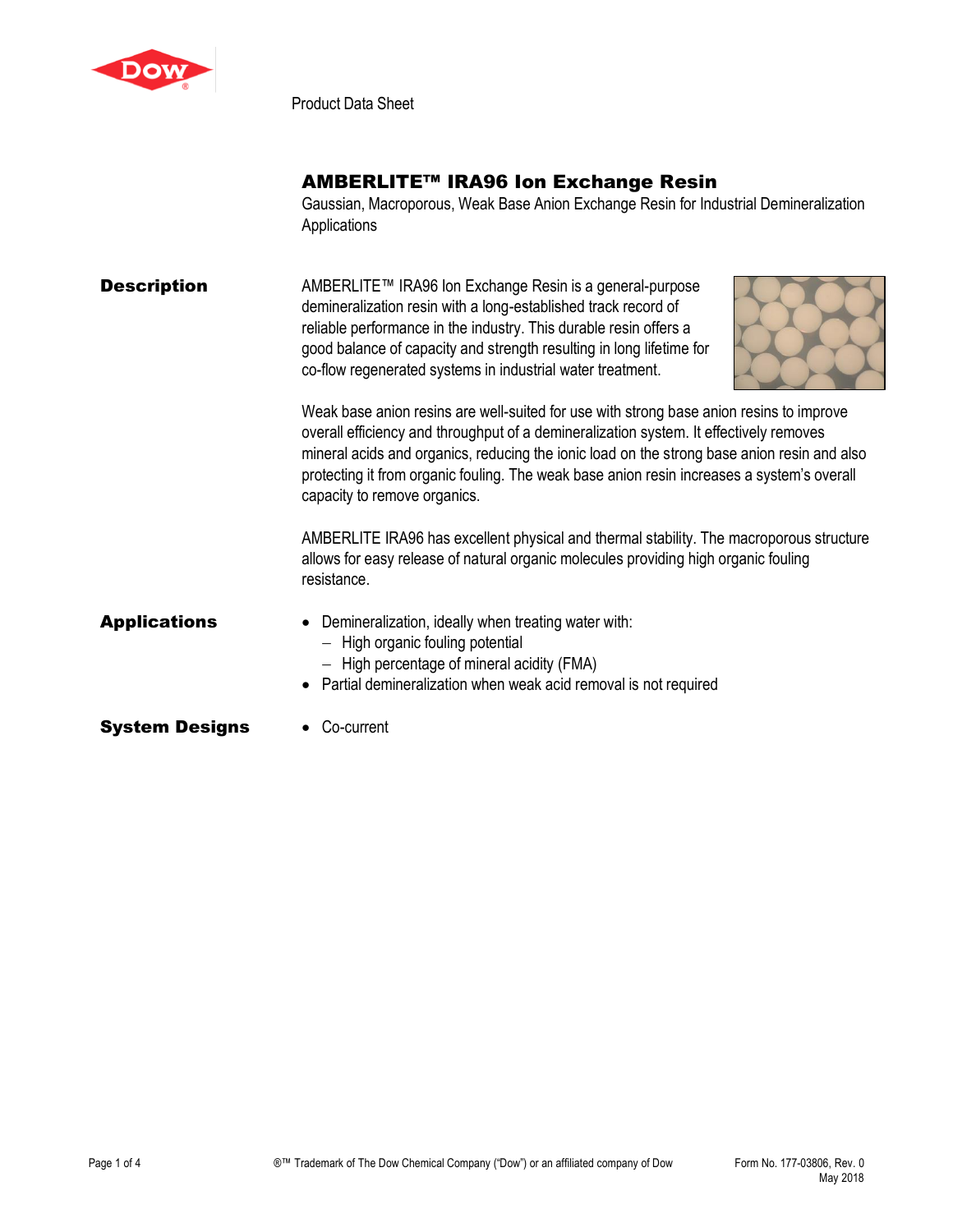## Typical Physical and Chemical Properties\*\*

| <b>Physical Properties</b>      |                                       |
|---------------------------------|---------------------------------------|
| Copolymer                       | Styrene-divinylbenzene                |
| Matrix                          | Macroporous                           |
| Type                            | Weak base anion                       |
| <b>Functional Group</b>         | Tertiary amine                        |
| Physical Form                   | White to tan, opaque, spherical beads |
| <b>Chemical Properties</b>      |                                       |
| Ionic Form as Shipped           | Free base (FB)                        |
| <b>Total Exchange Capacity</b>  | $\geq$ 1.3 eq/L (FB form)             |
| <b>Water Retention Capacity</b> | 59.0 - 65.0% (FB form)                |
| <b>Particle Size</b>            |                                       |
| Particle Diameter §             | $550 - 750 \mu m$                     |
| Uniformity Coefficient          | ≤ 1.6                                 |
| $<$ 300 $\mu$ m                 | ≤ 1.0%                                |
| $>1180 \mu m$                   | $≤ 1.0%$                              |
| <b>Stability</b>                |                                       |
| <b>Whole Uncracked Beads</b>    | $\geq 95\%$                           |
| Swelling                        | $FB \rightarrow HCl$ : 15%            |
| <b>Density</b>                  |                                       |
| <b>Particle Density</b>         | $1.05$ g/mL                           |
| Shipping Weight                 | 670 g/L                               |

§ For additional particle size information, please refer to the **Particle Size Distribution Cross Reference Chart** (Form No. 177-01775).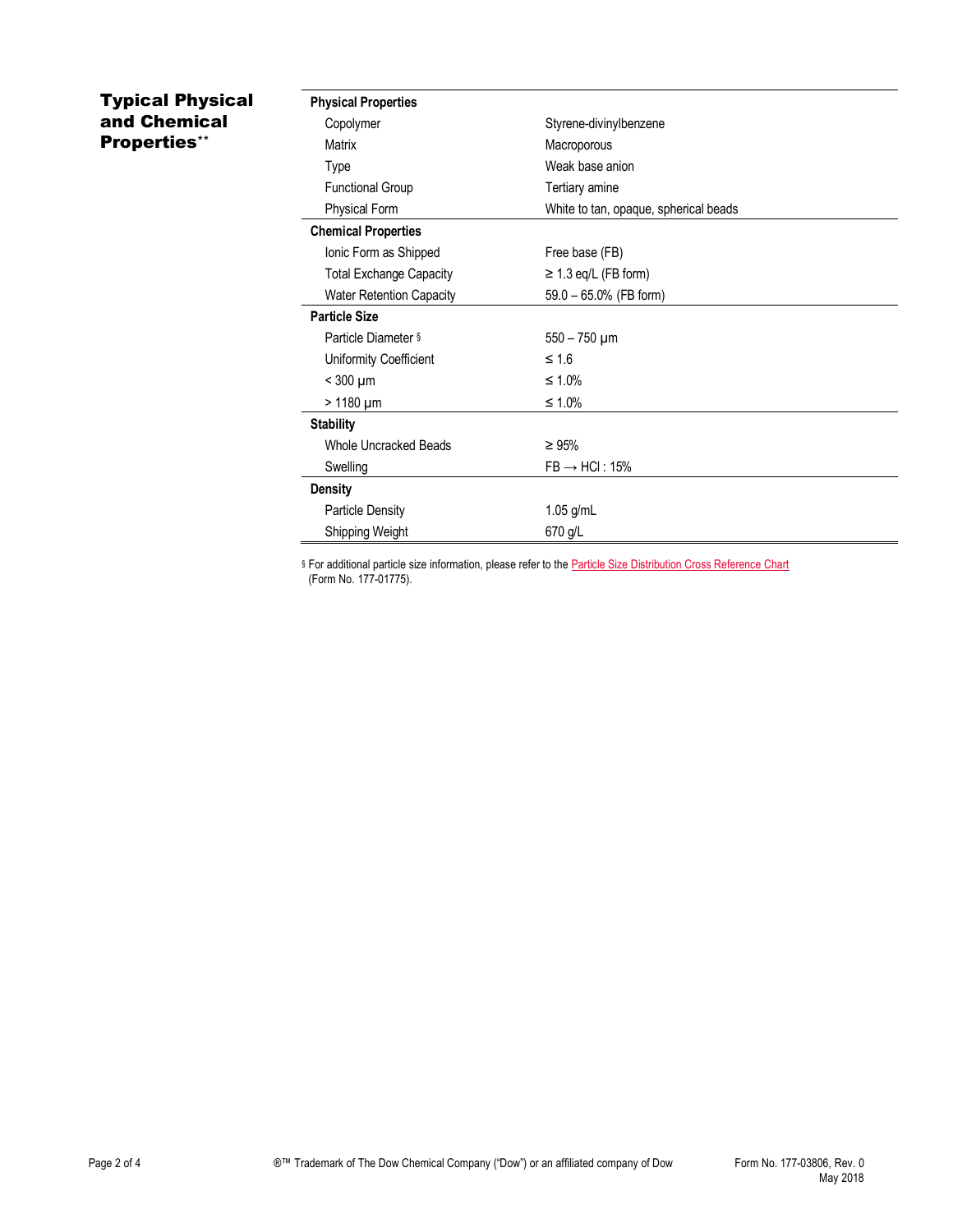| <b>Suggested</b>                           | Temperature Range (FB form)                                                                                                                                                                                                                      | $5 - 60^{\circ}$ C (41 - 140°F)                                                                                                                                                           |  |  |  |
|--------------------------------------------|--------------------------------------------------------------------------------------------------------------------------------------------------------------------------------------------------------------------------------------------------|-------------------------------------------------------------------------------------------------------------------------------------------------------------------------------------------|--|--|--|
| <b>Operating</b>                           | pH Range                                                                                                                                                                                                                                         |                                                                                                                                                                                           |  |  |  |
| <b>Conditions**</b>                        | Service Cycle                                                                                                                                                                                                                                    | $0 - 6$                                                                                                                                                                                   |  |  |  |
|                                            | Stable                                                                                                                                                                                                                                           | $0 - 14$                                                                                                                                                                                  |  |  |  |
|                                            | For additional information regarding recommended minimum bed depth, operating<br>conditions, and regeneration conditions for separate beds (Form No. 177-03729) in water                                                                         |                                                                                                                                                                                           |  |  |  |
|                                            | treatment, please refer to our Tech Fact.                                                                                                                                                                                                        |                                                                                                                                                                                           |  |  |  |
| <b>Hydraulic</b><br><b>Characteristics</b> | Estimated bed expansion of AMBERLITE™ IRA96 Ion Exchange Resin as a function of<br>backwash flowrate and temperature is shown in Figure 1.                                                                                                       |                                                                                                                                                                                           |  |  |  |
|                                            | Estimated pressure drop for AMBERLITE IRA96 as a function of service flowrate and<br>temperature is shown in Figure 2. These pressure drop expectations are valid at the start of<br>the service run with clean water and a well-classified bed. |                                                                                                                                                                                           |  |  |  |
|                                            | <b>Figure 1: Backwash Expansion</b>                                                                                                                                                                                                              | <b>Figure 2: Pressure Drop</b>                                                                                                                                                            |  |  |  |
|                                            | Temperature = $10 - 60^{\circ}$ C (50 - 140°F)                                                                                                                                                                                                   | Temperature = $10 - 60^{\circ}$ C (50 - 140°F)                                                                                                                                            |  |  |  |
|                                            | $gpm/ft^2$                                                                                                                                                                                                                                       | $gpm/ft^2$                                                                                                                                                                                |  |  |  |
|                                            | 0<br>$\overline{2}$<br>$\mathbf{1}$<br>3 <sub>20°C</sub><br>$\Delta$<br>$10^{\circ}$ C<br>$30^{\circ}$ C<br>40°C<br>120<br>100<br>% Bed Expansion<br>80<br>60<br>40                                                                              | 12<br>20<br>24<br>8<br>16<br>1.5<br>6.0<br>50°C<br>5.0<br>1.0<br>Pressure Drop<br>60°C<br>4.0<br>bar/m<br>psi/ft<br>$20^{\circ}C$ <sub>3.0</sub><br>30°C<br>0.5<br>$^{40\degree C}_{2.0}$ |  |  |  |
|                                            | 20<br>$\mathbf 0$<br>$\overline{2}$<br>8<br>0<br>4<br>6<br>10<br>m/h<br>Flowrate                                                                                                                                                                 | 1.0<br>0.0<br>0.0<br>0<br>10<br>20<br>30<br>40<br>50<br>60<br>12<br>m/h<br>Flowrate                                                                                                       |  |  |  |